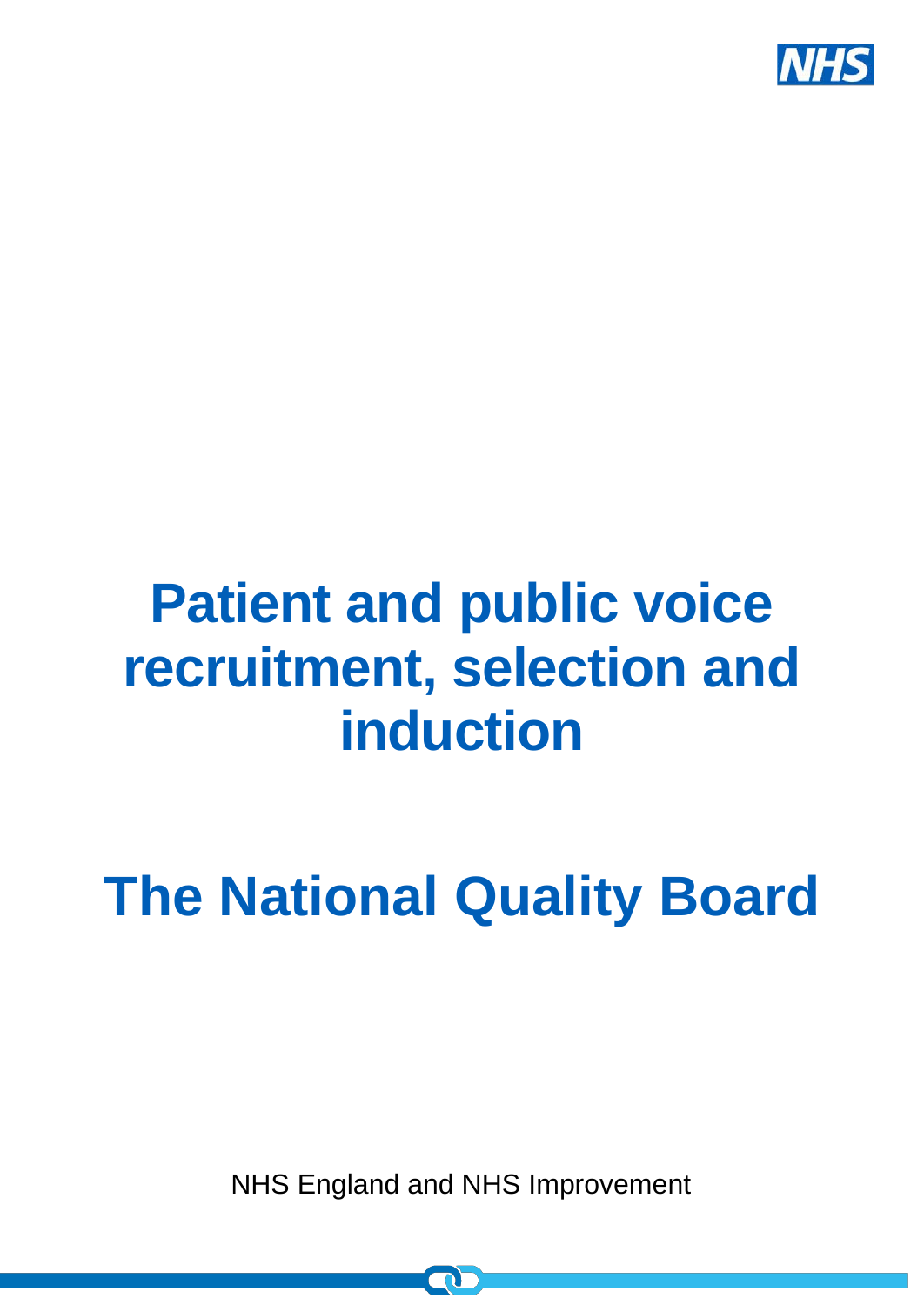## **Patient and Public Voice Expert Advisers appointments**

In alignment with NHS England and NHS Improvement's (NHSE-I) commitment to have two Patient and Public Voice (PPV) representatives on the membership of each board, the National Quality Board is recruiting for **two Patient and Public Voice Expert Advisers** to join as members to the National Quality Board (NQB) for **12 months from February 2021-February 2022**.

The NQB provides cross-system leadership to the health and care system on quality, bringing together senior leadership from NHS Improvement (NHSE-I), NHS Digital, the Care Quality Commission (CQC), Public Health England (PHE), The National Institute for Health and Care Excellence (NICE), Health Education England (HEE), The Department of Health and Social Care (DHSC) and Healthwatch. The Board meets 5-6 times per year, and has a focus on workforce development, patient safety, system transformation and other strategic priorities.

The Board has a strong commitment to inclusivity and diversity. We know through experience that different ideas, perspectives and backgrounds create a stronger and more creative work environment that delivers better patient outcomes. As a member of the Board, you will not only need to have the right skills, knowledge and experience for the role, but also be able to demonstrate behaviours aligned to these values.

Applications for PPV Expert Adviser are welcomed from people who have lived experience of using services (as patients, service users or carers), a robust understanding of the health and care system and its stakeholders and prior experience of sitting on a Board or senior governance forum. **Further information on essential skills and capabilities is detailed below.**

There is provision to support participation of the PPV Expert Advisers attending the boards including travel and accommodation, out of pocket expenses and involvement payments. Further details are provided below.

## **The National Quality Board**

The NQB is jointly chaired by NHSE-I's Medical Director, Steve Powis and CQC's Chief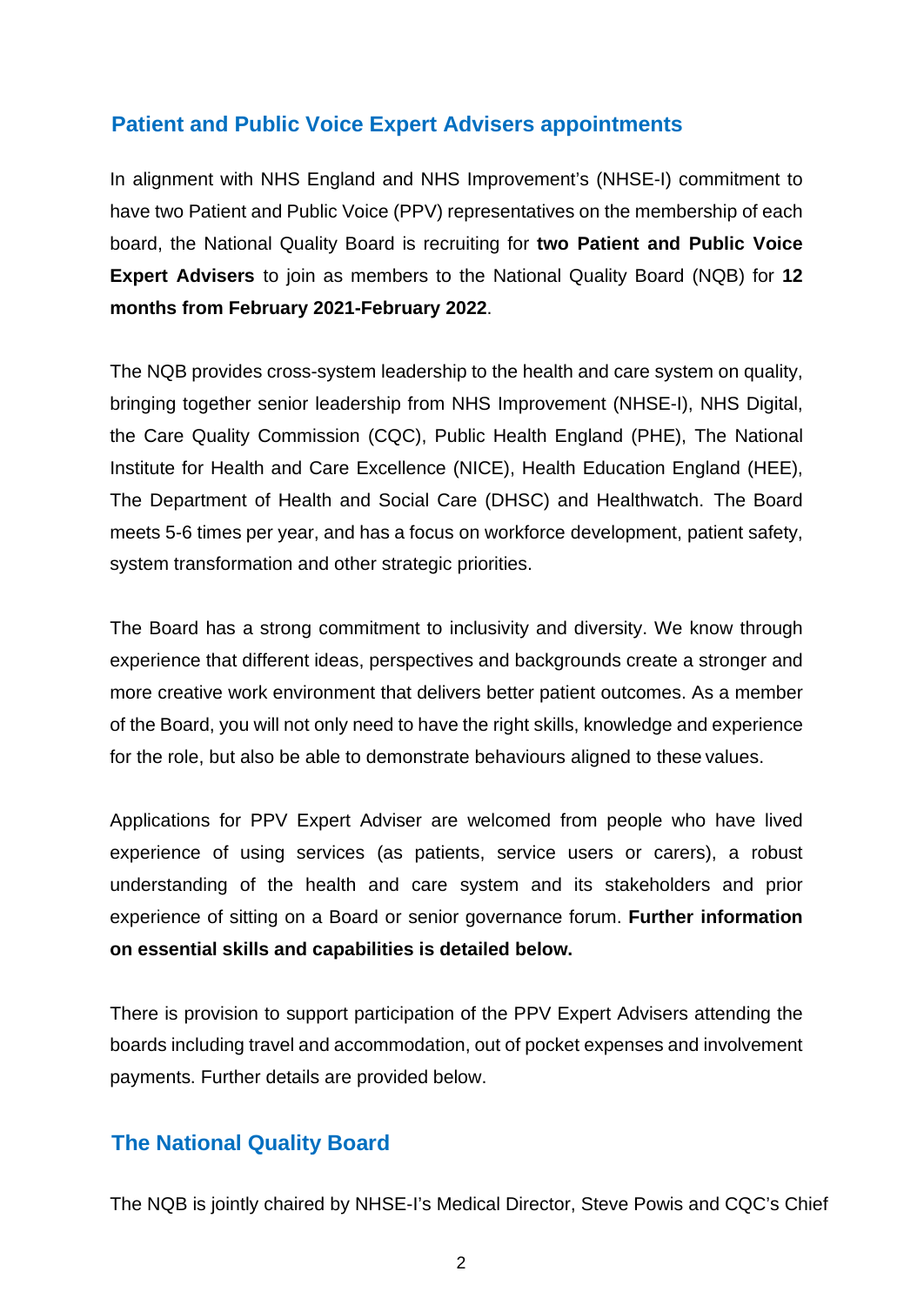Inspector of Hospitals, Ted Baker. The Board provides cross-system leadership on quality, bringing together senior clinical leadership from NHSE-I, NHS Digital, CQC, PHE, NICE, HEE, DHSC and Healthwatch. The Board has a strategic focus linked to the following priorities:

- Workforce, Training & Leadership;
- System Transformation to Improve Care & Meet Population Needs;
- Preventing illness and tackling health inequalities;
- Patient Safety;
- Digitally enabled services, research and innovation.

A primary focus of recent meetings has been COVID-19 and the work required to restore and recover services. Examples of other recent items of discussion include the development of the NHS People Plan, Patient Safety Strategy and a refresh of the NQB's Shared Commitment to Quality, which provides a high-level definition of quality in health and care.

Guest speakers are regularly invited to present at the NQB on their areas of expertise. Recent attendees have included:

- Professor Michael West from The King's Fund to present on the General Medical Council's report into the Mental Health and Wellbeing of Doctors and Medical Students in the UK;
- Professor Sir Ian Diamond, National Statistician at the Office of National Statistics to update on Covid-19's Impact on the quality of care in the NHS, related to excess deaths.

 Additional information including the agenda, minutes and papers from previous NQB meetings can be found [here.](https://www.england.nhs.uk/ourwork/part-rel/nqb/)

## **The role and your commitment**

PPV Expert Adviser are required to participate strategically at NQB meetings, which take place 5-6 times per year (approximately every two months).

Candidates will be expected to commit to the following:

1. Read papers for the Board prior to the meeting (1hr commitment).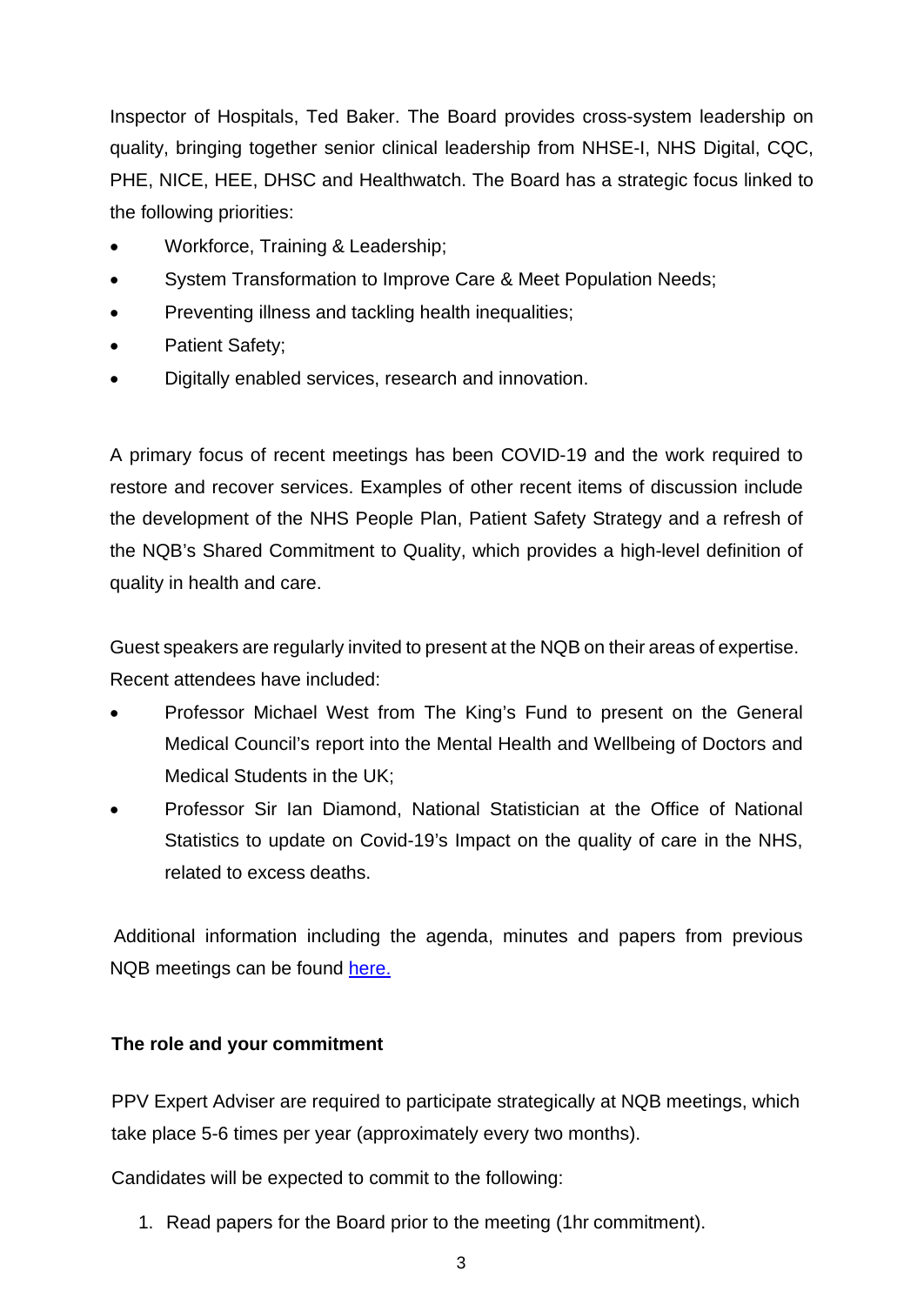- 2. Attend NQB meetings via Microsoft Teams (this will be reviewed when the pandemic ends and may move back to meetings in London (2hr commitment).
- 3. Contribute to discussions, asking constructive questions, providing feedback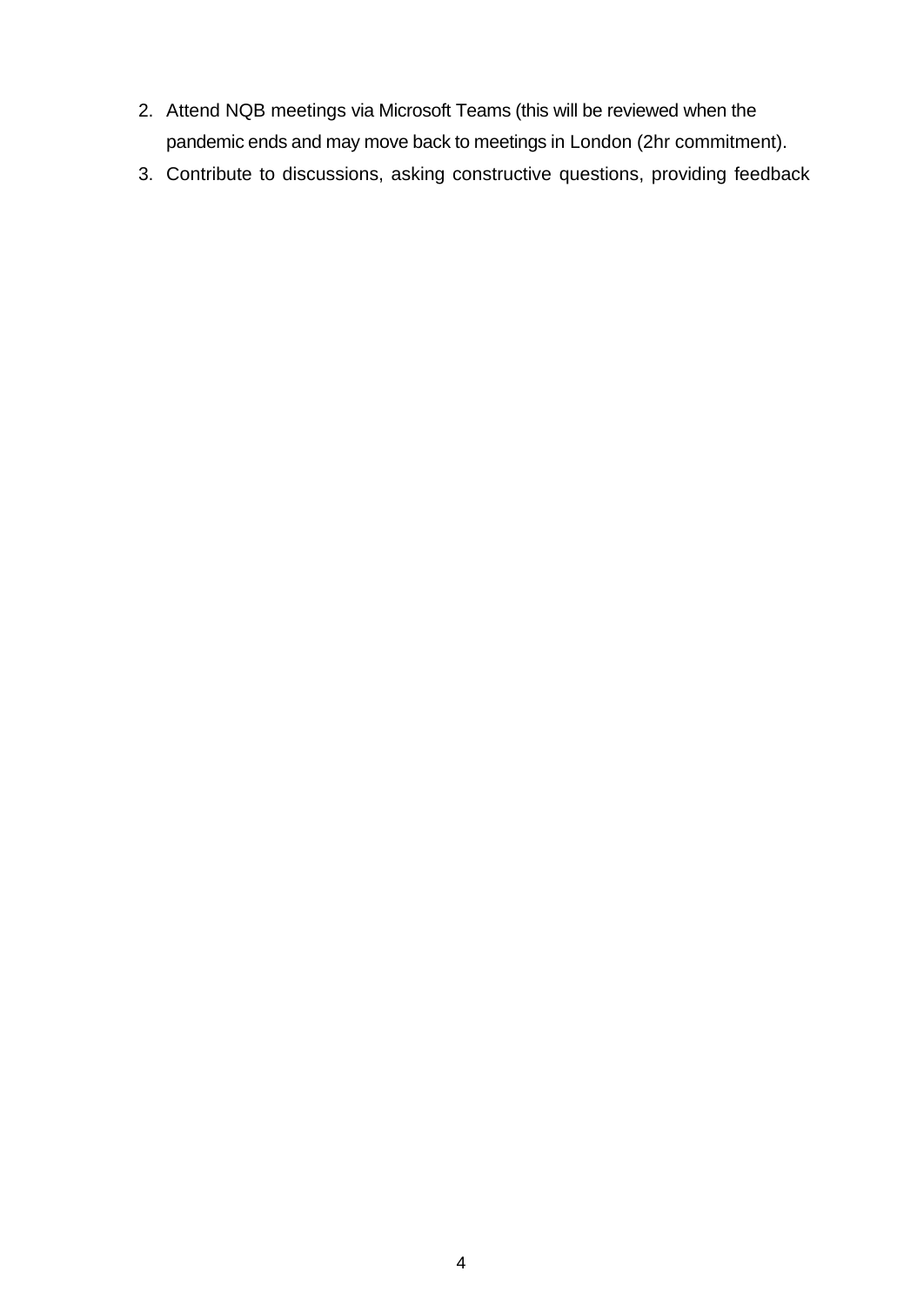and assisting with follow up discussions

The expected time commitment will be 3-4 hours across 2 months (i.e. for each NQB meeting).

#### **Experience and capabilities required**

Candidates must be able to demonstrate the following:

- Lived experience of accessing and using services (as a patient, service user or carer);
- Commitment to NHSE-I's and the NQB values, including a commitment to diversity and equality;
- Ability to communicate effectively and to interact with multiple stakeholders at senior management level;
- Ability to influence decision making and challenge constructively, based on sound judgement and objectivity;
- Ability to understand and evaluate a range of information and evidence;
- Ability to act as an ambassador for the NQB with the ability to promote and disseminate the activities of the NQB;
- Ability to inspire others and act as a champion within your areas of expertise;
- Previous experience of representing PPV in health and care forums;
- Experience of working in partnership with health and care organisations or programmes;
- Experience of sitting on a Board or senior governance forum.
- Understand the need for confidentiality.

## **Meetings will take place on the following dates in 2021 (may be subject to change):**

- Monday 8 February, 1-3pm
- Monday 12 April, 1-3pm
- Tuesday 15 June, 1-3pm
- Tuesday 14 September, 1-3pm
- Tuesday 16 November, 1-3pm

## **Our commitment to you**

NQB Board members will be supported throughout the year by a member of the NQB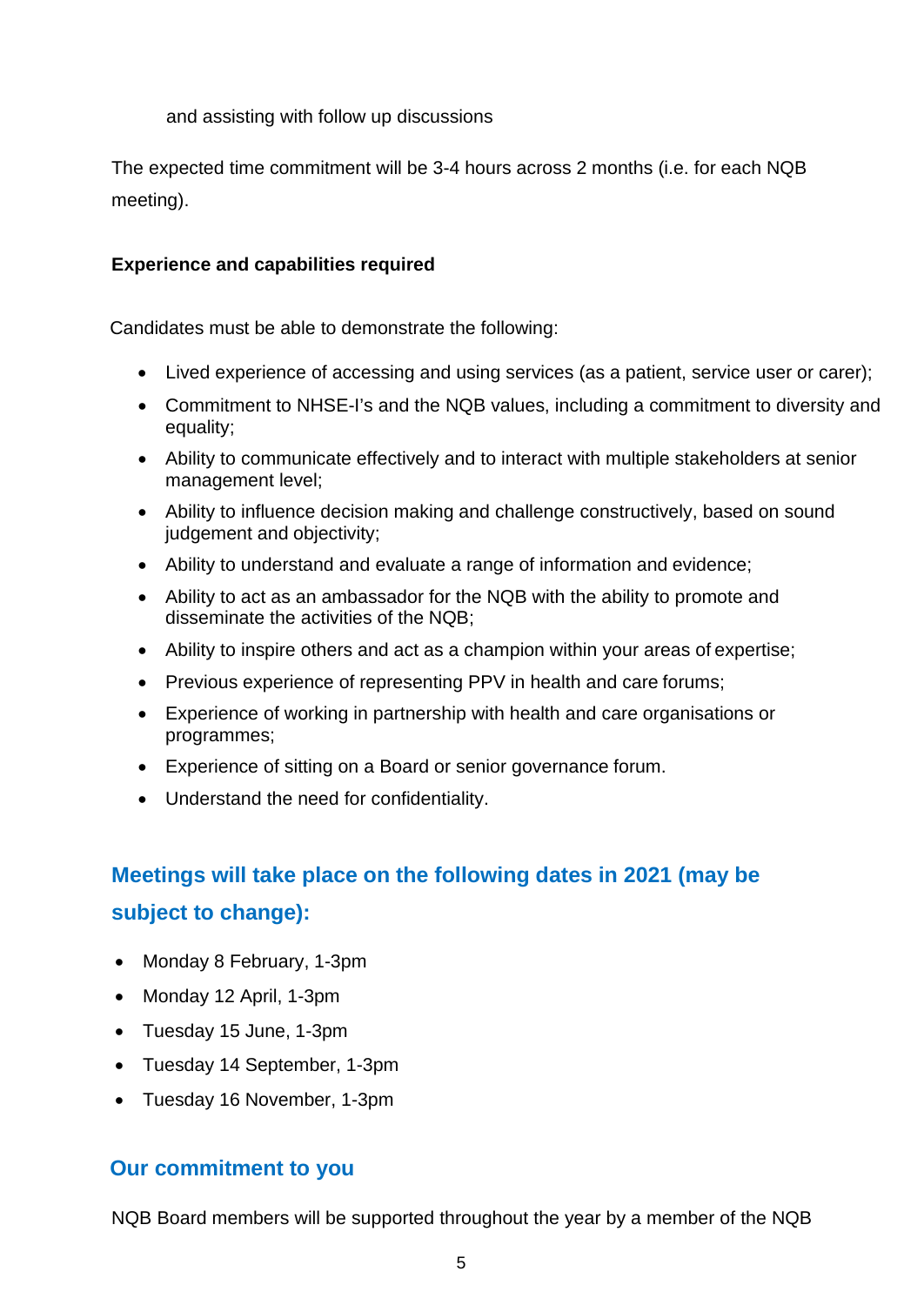Secretariat who will be the direct contact for any questions, queries or concerns. The Lead contact will support the PPV Expert Advisers to:

- Actively and fully participate at the National Quality Board
- Understand the content of papers before meetings
- Be directly contactable for any questions or issues that may arise.

The PPV Expert Adviser role is a paid role due to the time commitment and contribution required. Representatives will be receive a payment of £75 per Board meeting in line with the NHS England [Patient and Public Voice Expenses Policy.](https://www.england.nhs.uk/publication/working-with-our-patient-and-public-voice-partners-reimbursing-expenses-and-paying-involvement-payments/) This is based on online meetings and will be reviewed if and when the meetings to a face-to-face format.

Membership of the group is for 12 months initially, at which point the membership will be reviewed.

## **Diversity and Inclusion**

NHSE-I are committed to a personal, fair and diverse health and care system for all. Being inclusive is a fundamental value. We welcome applications irrespective of people's age, disability, sex, gender identity and gender expression, race or ethnicity, religion or belief, sexual orientation, or other personal circumstances. We have policies and procedures in place to ensure that all applicants are treated fairly and consistently at every stage of the recruitment process, including the consideration of reasonable adjustments for people who have a disability.

## **How to apply**

Please complete the attached application [and equal opportunites form to](mailto:england.nationalqualityboard@nhs.net) [england.nationalqualityboard@nhs.net](mailto:england.nationalqualityboard@nhs.net) with the subject title: **"NQB PPV Expert Adviser application".** The deadline for applications is **18 December 2020.**

Interviews will be held virtually via Microsoft Teams.